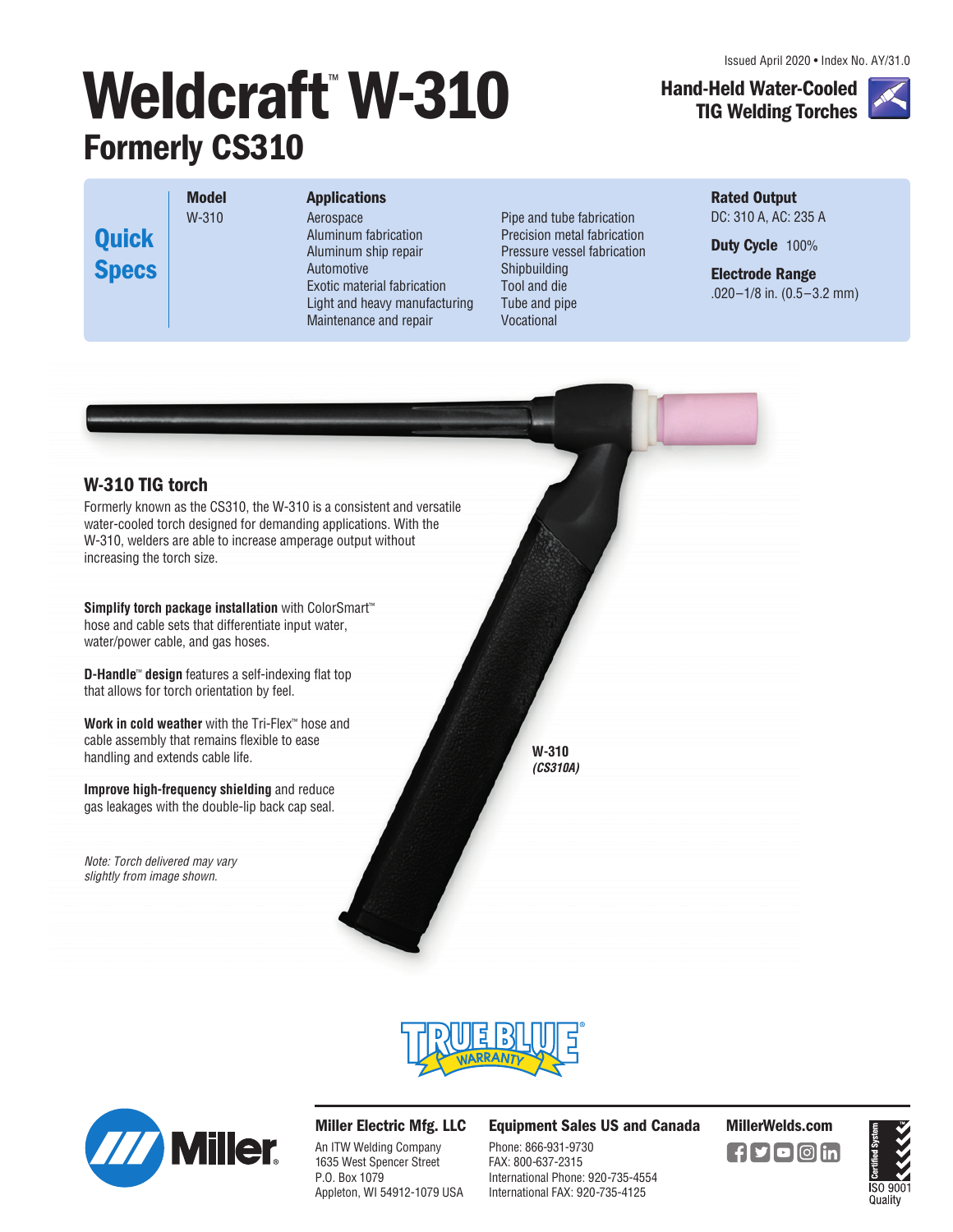# **Torch Packages**

|                  | <b>Models</b>   | <b>Braided Rubber</b>        |                     |                 |  |
|------------------|-----------------|------------------------------|---------------------|-----------------|--|
| <b>Old Model</b> | <b>New Name</b> | $12.5$ ft. $(3.8 \text{ m})$ | $25$ ft. $(7.6)$ m) | 50 ft. (15.2 m) |  |
| <b>CS310A</b>    | W-310           | CS310-12                     | CS310-25            | CS310-50        |  |

**Torch packages include torch body, handle, power cable, long back cap, gas hose, water hose, and cable cover.**

# **Connectors**

#### **Power cable connectors**





**195377**  50 mm Dinse-style with water return line for water-cooled torch.

**195380**  50 mm Dinse-style gas thru with gas and water return lines for water-cooled torch.



**225028**  50 mm thread-lock-style for water-cooled torch.



**45V11**  Power cable adapter for water-cooled torch.

| <b>Machines</b>                                                                                  | <b>Connection Type</b>      | <b>1-Piece Power Cable Connectors</b> |
|--------------------------------------------------------------------------------------------------|-----------------------------|---------------------------------------|
| <b>TIG Machines</b>                                                                              |                             |                                       |
| CST® 280 (Dinse)                                                                                 | 50 mm Dinse-style           | 195377                                |
| Dynasty® 200/210/280/350/400                                                                     | 50 mm Dinse-style           | 195377                                |
| Dynasty <sup>®</sup> 700/800                                                                     | 50 mm thread-lock           | 225028                                |
| Maxstar <sup>®</sup> 200/210/280/350/400                                                         | 50 mm Dinse-style           | 195377                                |
| Maxstar <sup>®</sup> 700/800                                                                     | 50 mm thread-lock           | 225028                                |
| Syncrowave <sup>®</sup> 200/210                                                                  | 50 mm Dinse-style gas thru  | 195380                                |
| Syncrowave® 250 DX/300/350 DX (Dinse)                                                            | 50 mm Dinse-style           | 195377                                |
| Syncrowave® 250 DX/300/350 DX (stud)                                                             | $1/2$ in. stud              | 45V11                                 |
| <b>Multiprocess Machines</b>                                                                     |                             |                                       |
| Dimension™ 302/452/NT 450/650/652                                                                | $1/2$ in. stud              | 45V11                                 |
| Dynasty® 280 DX Multiprocess                                                                     | 50 mm Dinse-style           | 195377                                |
| Multimatic <sup>®</sup> 255                                                                      | 50 mm Dinse-style           | 195377                                |
| PipeWorx                                                                                         | $1/2$ in. stud              | 45V11                                 |
| XMT <sup>®</sup> 304/350                                                                         | 50 mm Dinse-style           | 195377                                |
| XMT <sup>®</sup> 450                                                                             | $1/2$ in. stud              | 45V11                                 |
| <b>Engine-Driven Machines</b>                                                                    |                             |                                       |
| Most Big Blue®, Trailblazer®, Bobcat™,<br>Blue Star <sup>®</sup> and Wildcat <sup>®</sup> models | $1/2$ in. stud              | 45V11                                 |
| Big Blue <sup>®</sup> 450 Duo CST                                                                | 50 mm Dinse-style           | 195377                                |
| <b>General Reference</b>                                                                         |                             |                                       |
|                                                                                                  | 50 mm Dinse-style           | 195377                                |
|                                                                                                  | 50 mm Dinse-style gas thru  | 195380                                |
|                                                                                                  | 50 mm thread-lock           | 225028                                |
|                                                                                                  | $1/2$ in. stud              | 45V11                                 |
| <b>Other Adapter</b>                                                                             |                             |                                       |
|                                                                                                  | Stud to Dinse-style adapter | 232728                                |

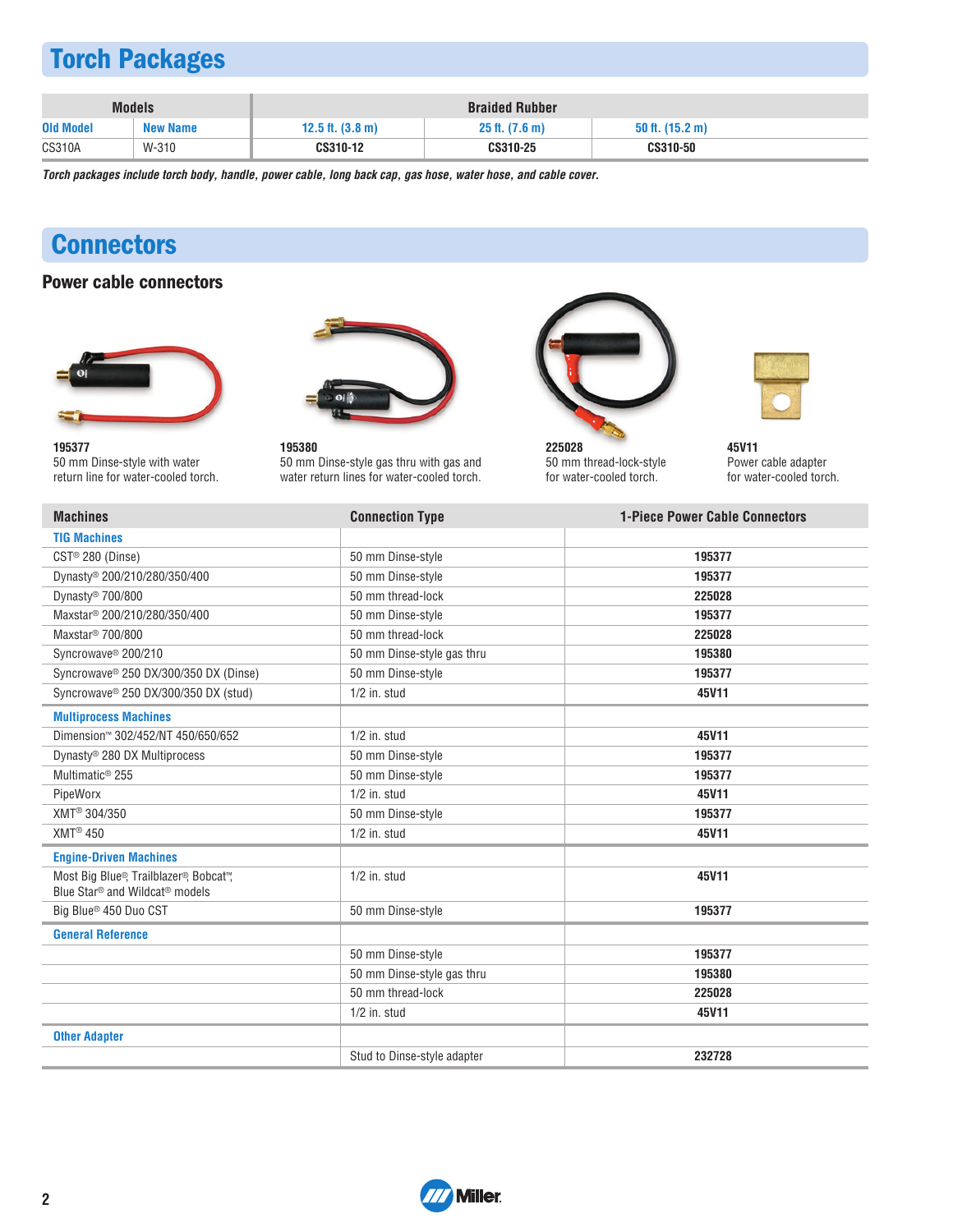# **Consumables (Refer to Owner's Manual for additional replacement parts.)**

6







 $\bigcirc$ <sub>11</sub>  $\bigcirc$ <sub>12</sub>  $\bigcirc$ <sub>13</sub>

| <b>Non-Gas Lens</b>              |                        |              |               |               |              |              |              |              |              |
|----------------------------------|------------------------|--------------|---------------|---------------|--------------|--------------|--------------|--------------|--------------|
| Electrode Size - inch (mm)       |                        | .040(1.0)    |               | 1/16(1.6)     |              | 3/32(2.4)    |              | 1/8(3.2)     |              |
| <b>1</b> Insulator (required)    |                        | 598882       |               | 598882        |              | 598882       |              | 598882       |              |
| 2 Collet                         |                        | <b>13N21</b> |               | <b>13N22</b>  |              | 13N23        |              | <b>13N24</b> |              |
| 3 Collet Body                    |                        | <b>13N26</b> |               | 13N27         |              | <b>13N28</b> |              | <b>13N29</b> |              |
| Nozzle Size – size # (inch)      | 3(3/16)                | 4(1/4)       | 5(5/16)       | 6(3/8)        | 7(7/16)      | 8(1/2)       | 10(5/8)      | 12(3/4)      | <b>Short</b> |
| 4 Alumina                        |                        | <b>13N08</b> | <b>13N09</b>  | <b>13N10</b>  | <b>13N11</b> | <b>13N12</b> | <b>13N13</b> |              |              |
| * Lava                           |                        | <b>13N14</b> | <b>13N15</b>  | <b>13N16</b>  | <b>13N17</b> | —            | 13N19        |              |              |
| * Long Lava                      | 796F70                 |              | 796F72        | 796F73        |              |              |              |              |              |
| * X-Long Lava                    | 796F74                 | 796F75       |               | 796F77        |              |              |              |              |              |
| <b>Gas Lens</b>                  |                        |              |               |               |              |              |              |              |              |
| Electrode Size - inch (mm)       |                        | .040(1.0)    |               | 1/16(1.6)     |              | 3/32(2.4)    |              | 1/8(3.2)     |              |
| 1 Insulator (required)           |                        | 598882       |               | 598882        |              | 598882       |              | 598882       |              |
| 2 Collet                         |                        | <b>13N21</b> |               | <b>13N22</b>  |              | 13N23        |              | <b>13N24</b> |              |
| 5 Gas Lens                       |                        | 45V42        |               | 45V43         |              | 45V44        |              | 45V45        |              |
| Nozzle Size - size # (inch)      | 3(3/16)                | 4(1/4)       | 5(5/16)       | 6(3/8)        | 7(7/16)      | 8(1/2)       | 10(5/8)      | 12(3/4)      | <b>Short</b> |
| 6 Alumina Gas Lens               |                        | 53N58        | 53N59         | 53N60         | 53N61        | 53N61S       |              |              |              |
| <b>Large Diameter Gas Lens</b>   |                        |              |               |               |              |              |              |              |              |
| Electrode Size - inch (mm)       |                        | .040(1.0)    |               | 1/16(1.6)     |              | 3/32(2.4)    |              | 1/8(3.2)     |              |
| 7 Insulator (required)           |                        | 54N63-20     |               | 54N63-20      |              | 54N63-20     |              | 54N63-20     |              |
| 8 Collet                         |                        | 13N21L       |               | <b>13N22L</b> |              | 13N23L       |              | 13N24L       |              |
| <b>9</b> Large Diameter Gas Lens |                        | 45V0204S     |               | 45V116S       |              | 45V64S       |              | 995795S      |              |
| Nozzle Size $-$ size $#$ (inch)  | 3(3/16)                | 4(1/4)       | 5(5/16)       | 6(3/8)        | 7(7/16)      | 8(1/2)       | 10(5/8)      | 12(3/4)      | <b>Short</b> |
| 10 Large Dia. Gas Lens           |                        |              |               | 57N75         |              | 57N74        | 53N88        | 53N87        | 53N89        |
| * Large Dia. Gas Lens-L          |                        |              |               | 57N75L        |              | 57N74L       | 53N88L       | 53N87L       |              |
| * Large Dia. Gas Lens-XL         | —                      | -            | -             | 57N75XL       |              | 57N74XL      | 53N88XL      | 53N87XL      |              |
| <b>Back Caps</b>                 |                        |              |               |               |              |              |              |              |              |
| 11 Short CS110-BSC               | <b>12 Medium 41V35</b> |              | 13 Long 41V24 |               |              |              |              |              |              |

\*Not shown.